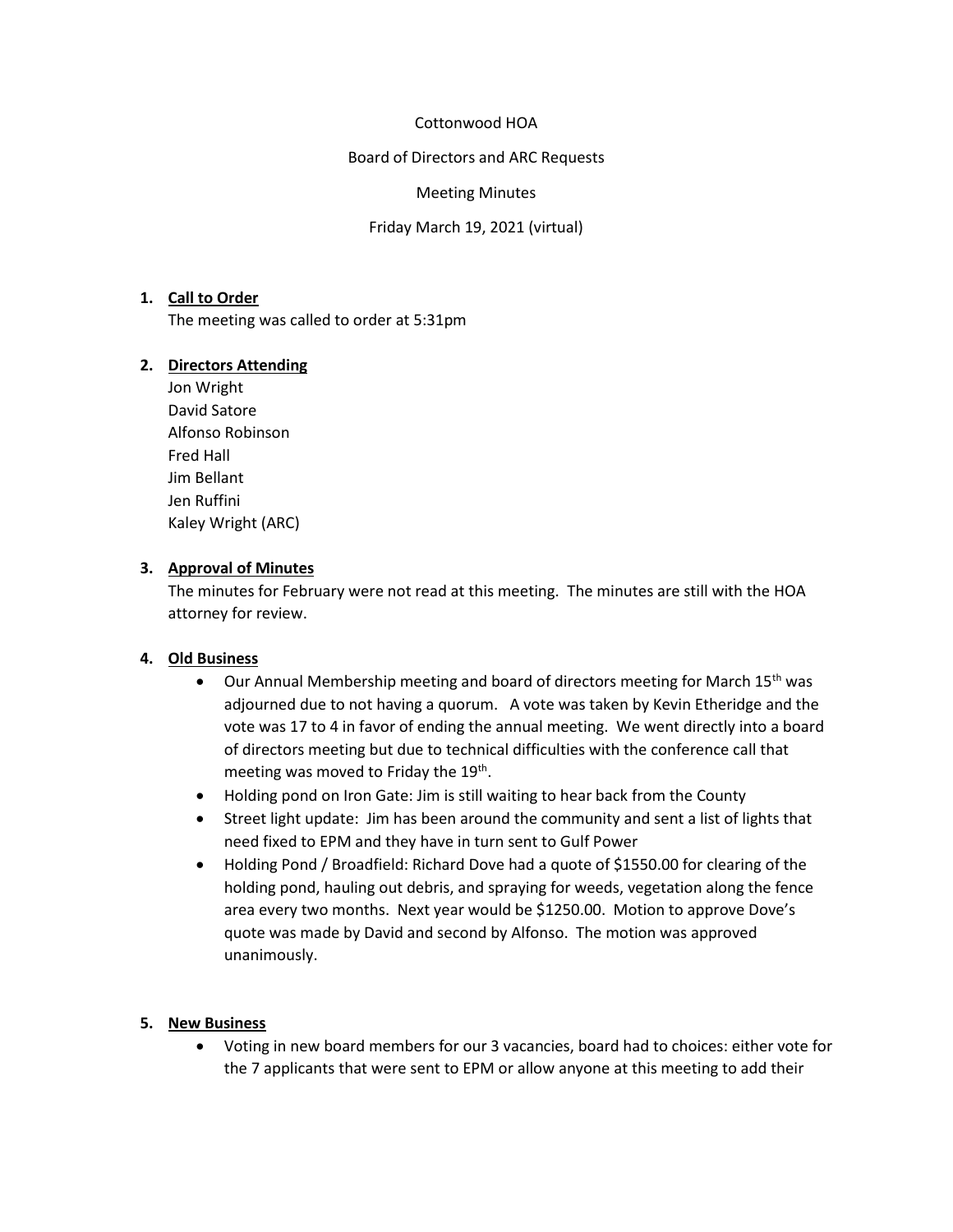names to the list. Vote by board were all in favor of allowing anyone else to add their name to the list of applicants. (Vote 6-0)

- Applicants for the 3 board seats are: Justin Russell Cathy Cooper Erin Cook Karen Williams Dolores Hall Larry Blackwell Shawn Suggs
	- Alfonso went thru all the board members and they each individually cast their 3 votes out loud for all to hear. The voting was tallied Justin Russell (1), Cathy Cooper (1), Erin Cook (6), Karen Williams (5), Dolores Hall (0), Larry Blackwell (5), Shawn Suggs (0).
	- Congratulations to our 3 new board members Erin Cook, Karen Williams and Larry Blackwell
- Timberland meeting with David and Alfonso, Timberland will pay for finishing of the back fence and a sign for the back gates. Timberland asked Alfonso to get quotes on fence and sign. That has been done and will be sent back to Timberland.
- Mediacom damage: Alfonso and Robin with EPM are working on getting all the damage that the sub-contractor for Mediacom did fixed. There are still a few issues that need addressed, Alfonso is working on getting is done.
- Sheriff Patrols: we had a sheriff in the neighborhood March  $1<sup>st</sup>$ ,  $2<sup>nd</sup>$  and  $4<sup>th</sup>$ . He wrote 10 tickets, the hope is that the speeders will slow down.
- Timberland owner Steve Rollo passed away the first of March (Cottonwood HOA sent a flower arrangement from the association / community).
- Solicitation sign for back gate: The board took a vote to buy a no solicitation sign for the back entrance similar to the front entrance sign. All board members were in favor of buying that sign.
- Timberland Declarant in writing: once the back gate fence and sign are installed we will ask Timberland in put in writing that they are no longer the Declarant for Cottonwood.
- Litigation Committee: it has been brought to our attention that we need a litigation committee. HOA attorney suggested the ARC chairman, a board member and a resident of the community. Board voted for Larry Blackwell, Sherman Randolph and Kaley Wright. Vote was unanimous so our new Litigation Committee is: Larry Blackwell, Sherman Randolph and Kaley Wright
- EPM received a notice / question regarding Family members visiting with RVs
	- 5540 Huntingdon has a family member visiting from March 14-17, 2021 and would like permission to park RV in driveway
	- 5504 Heatherton Rd has family member visiting from March 18-22, 2021 and would like permission to park RV in driveway.
	- The board voted on allowing these family members to park in driveway: we had a vote of 8 saying yes to this request and 1 saying no. Vote passed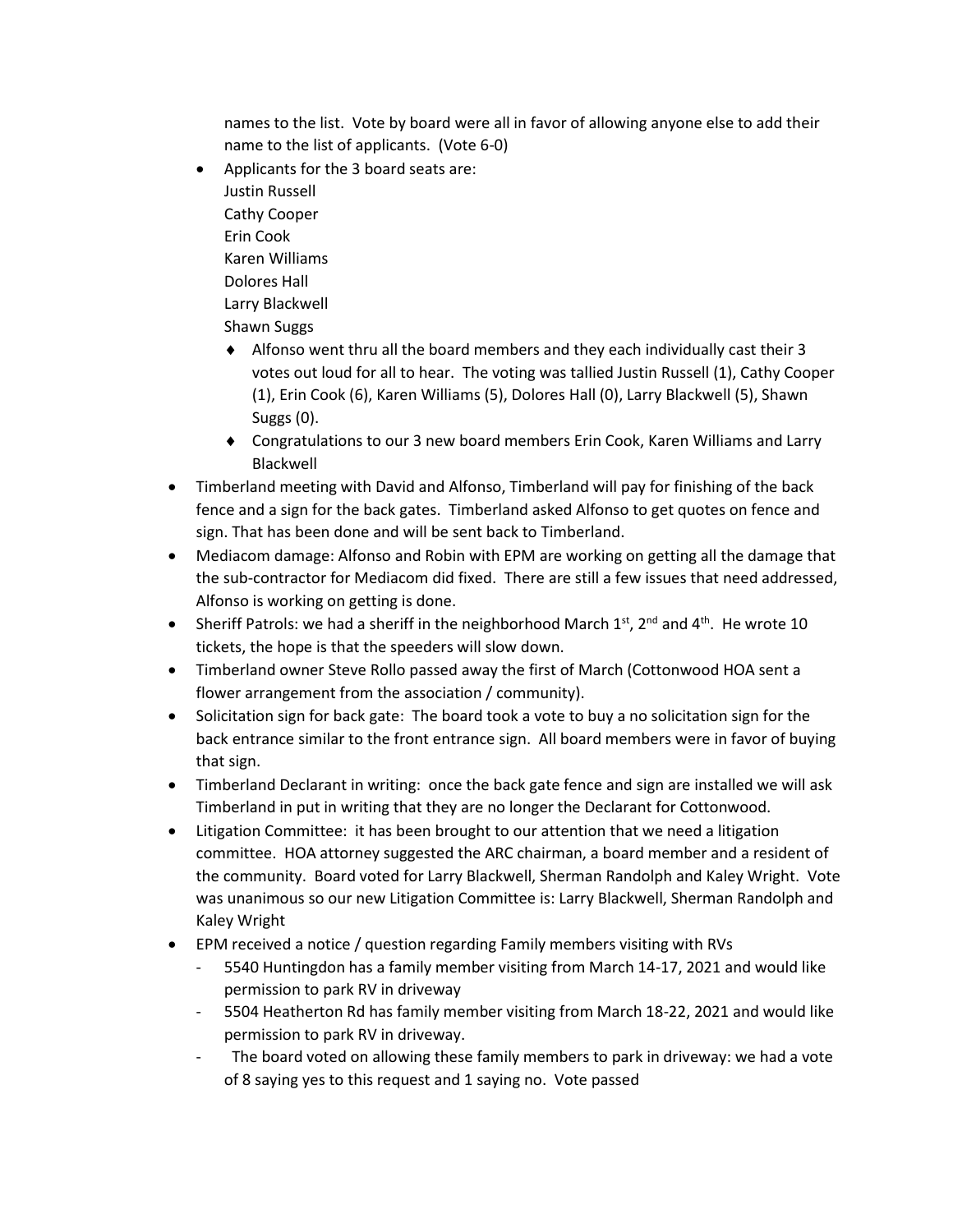- An Email was sent to President in regards to burning of trash. There is no burning of household trash allowed in the community. Fire pits are allowed please try to burn dry wood so the smoke isn't bothering neighbors. You are not allowed to have a leaf burn pile, you must have a controlled Fire Pit. If you are burning in your fire pit you must be close by with a water source in case it gets out of control.
- Saturday April 17, 2021 will be our next Community Yard Sale with back up date in case of rain for April 24<sup>th</sup>. Start getting your sale stuff ready. The sale will be advertised and signs put out by front gate.

## **6. ARC Requests**

1. Mrs. Holman - 6141 Broadfield CT - Installing Two Palm Trees (Landscaping) West Side of the Pool A motion to approve was made, motion passed unanimously.

2. Mrs. Holman - 6141 Broadfield CT - Adding Concrete around their Pool AND extending concrete from their original patio to the gazebo. A motion to approve was made, motion passed unanimously.

3. Mrs. Holman - 6141 Broadfield CT - Installing a Free Standing Gazebo 14 x 10 Size Main Structure is steel Steel hip-roof design combines Durable, dent resistant steel with increased protection from weather Powder coated, steel brackets reinforce shade structure A motion to approve was made, motion passed unanimously.

4. Mrs. Holman - 6141 - Broadfield CT - Installing a Paver Fire Pit (West Side of Pool) A motion to approve was made, motion passed unanimously.

5. Mrs. Cook - 6053 Grey Moss Ln - Installing Backyard Sprinkler System Water Works - Contractor 18-20 Sprays 5-7 Rotors 2-3 Valves Running 20' Electrical Conault Front Yard Sprinkler System 3/2020 A motion to approve was made, motion passed unanimously.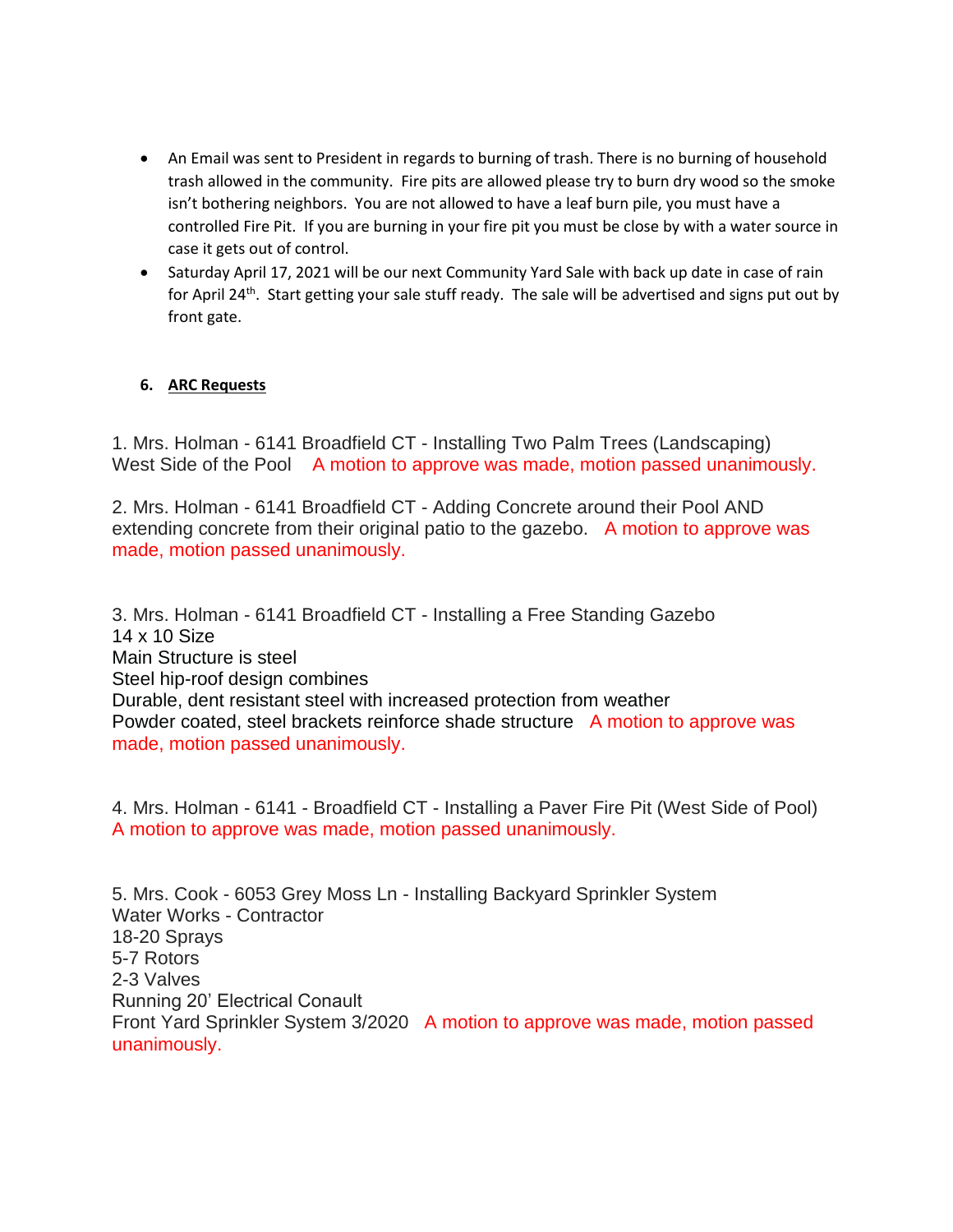6. Mr. Trask - 6236 Brighton Lane - Installing Solar Panels to the right and left side of house. No Vote Taken - Just needed location. -18.9 KW PV Solar Installation ; Roof Mounted -Atlantic Key Energy - Contractor

7. Mrs. Olsen - 9128 Iron Gate Blvd - Trimming Two Trees (Backyard) By the Swimming Pool Tri-County Grinding LLC - Contractor A motion to approve was made, motion passed unanimously.

8. Mr. Steward - 5400 Heatherton Rd - Installing Gutters to 2nd story and 1st story of house. Install 68 Feet of 6'' Wicker Seamless gutter on 2 story level Install 18 feet of 6'' Wicker Seamless gutter on 1 story level Heavy Duty Hidden Hangers Install 3 3x4 Wicker Downspouts Wicker - Color A motion to approve was made, motion passed unanimously.

9. Mr. & Mrs. Ward - 9185 Iron Gate Blvd - Remove Oak Tree in Front Yard / Update flowers / landscaping (Sending Pictures/Info when off work) in front flower beds. Contractor - Themselves A motion to approve was made, motion passed unanimously.

10. Mr. Smith - 9104 Iron Gate Blvd - Pool Drain Requesting to drill 1 1/2 inch hole in curb to permit pool drain. Hole will be 39 inches left of the property line. Current drainage is killing grass. He is doing this himself.

52 Feet from house to Hole ; 90 feet from shed to hole A motion to approve was made, motion passed unanimously.

11. Steve Trask - 6236 Brighton Lane - Stain Fence Wants to stain his fence "Pecan" color with Ready Seal Pre-Tinted Pecan. (Pictures attached) A motion to approve was made, motion passed unanimously.

12. Richard and Kathy Cooper - 9194 Iron Gate Blvd - Tree Removal / Cut Down (Backyard) She stated that the tree was rotted and it's a safety issue. (Pictures Attached) - ARC Request put in after a letter was sent A motion to approve was made, motion passed unanimously.

13. Alfonso Robinson - 6134 Broadfield Ct - Storm Doors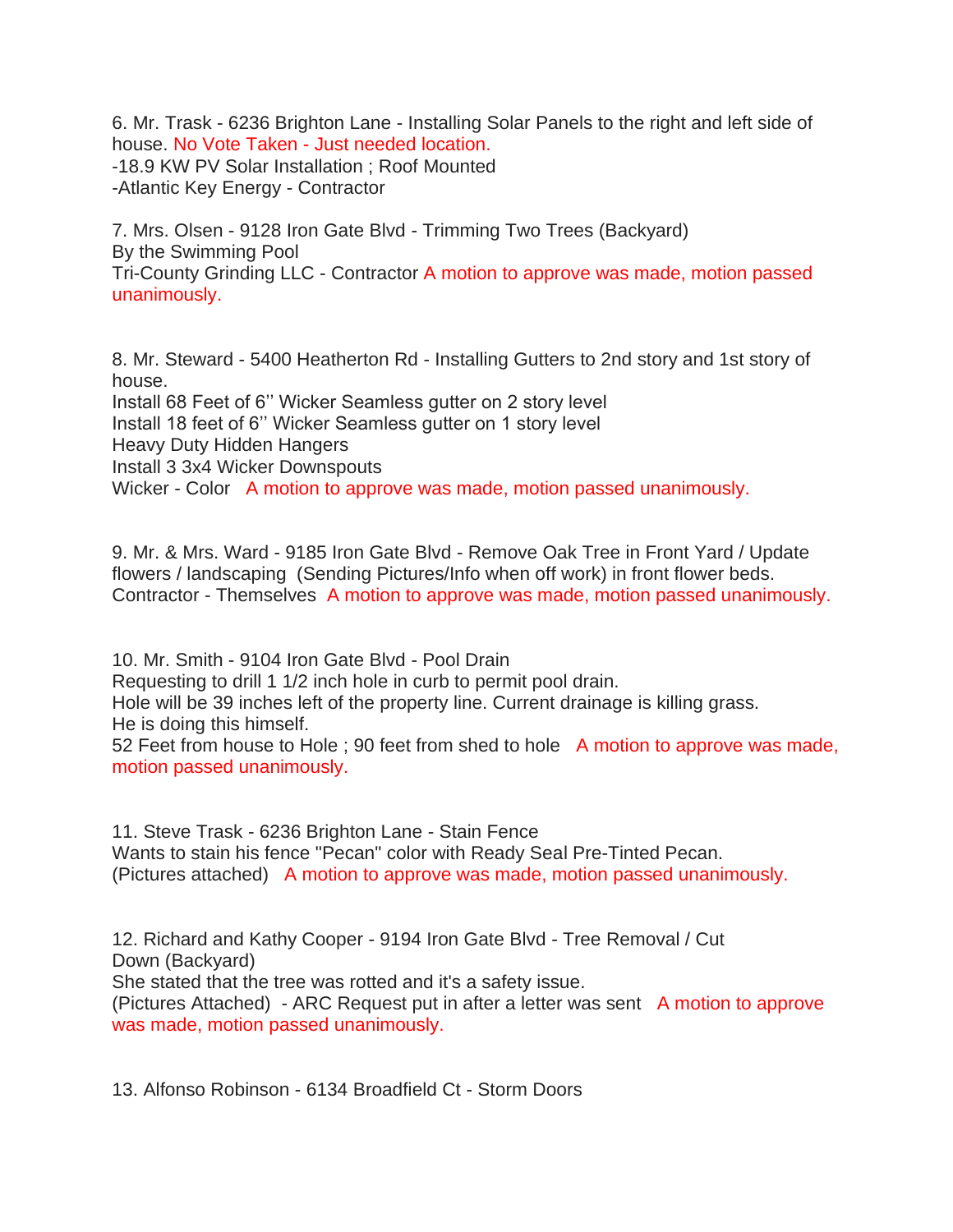36 x 80 Storm doors for exterior front porch (1 door)

36 x 80 exterior shed storm door. (2nd door)

Both are a sandstone color.

(Pictures attached) A motion to approve was made, motion passed unanimously.

14. Theresa Stansbury - 5728 Heatherton Road - Vinyl Fence

Putting in another ARC Request due to wanting to keep the light khaki / tan color. Previous ARC request was submitted and approved based on the stipulation that the color was the same as her neighbor's fence color (dark brown).

She is stating it's not available at this time and that fence companies are behind schedule. Wood materials are not available at this time either.

She is asking us to reconsider the color. (Tan Hamilton)

6 Feet - On Center, Solar Shield.

Posts 5 sq. ; Rail 1 3/4 x 5 1/2 ; Picket 6 T&G ; 6 x 10 Double gate on driveway side of house ; 6 x 5 single gate on right side of house. Motion to approve was made, 8 opposed to the color 1 approved. ARC was denied due to color, it needs to be a darker color vinyl

15. Theresa Stansbury - 5728 Heatherton Road - Shed

16 x 20 x 8 shed

Florida's Finest structure

(Photo Attached)

Shed installed on concrete Slab ; 8 x 7 Roll up door, Steel Door, 2 x 3 Color Window. Shingles grayish brown to match house soffit.

12 feet from both rear and side property lines.

Window, Trim, Door to include roll up will be white.

Shed will be painted a grayish blue like next door neighborhood (5720 Heatherton). 1 Window

Shingles matching the color of my house shingles (Grayish Brown) Motion to approve was made, all 9 voted no until we get a sample of the paint color

16. Dan Doll - 6145 Brighton Lane - Fence Repair due to Hurricane Sally Wants to replace fencing and gates on both sides of house facing Brighton Lane The fence will be the same style but visible wood will be new. Gates were damaged by Hurricane Sally.

Wants to replace the fence to match the new replacement gates. A motion to approve was made, motion passed unanimously.

17. Dan Doll - 6145 Brighton Lane - Removing underbrush in backyard Removing underbrush from their backyard ; NO TREES! Due to his wife having Severe allergy breathing problems. Contractor : Himself A motion to approve was made, motion passed unanimously.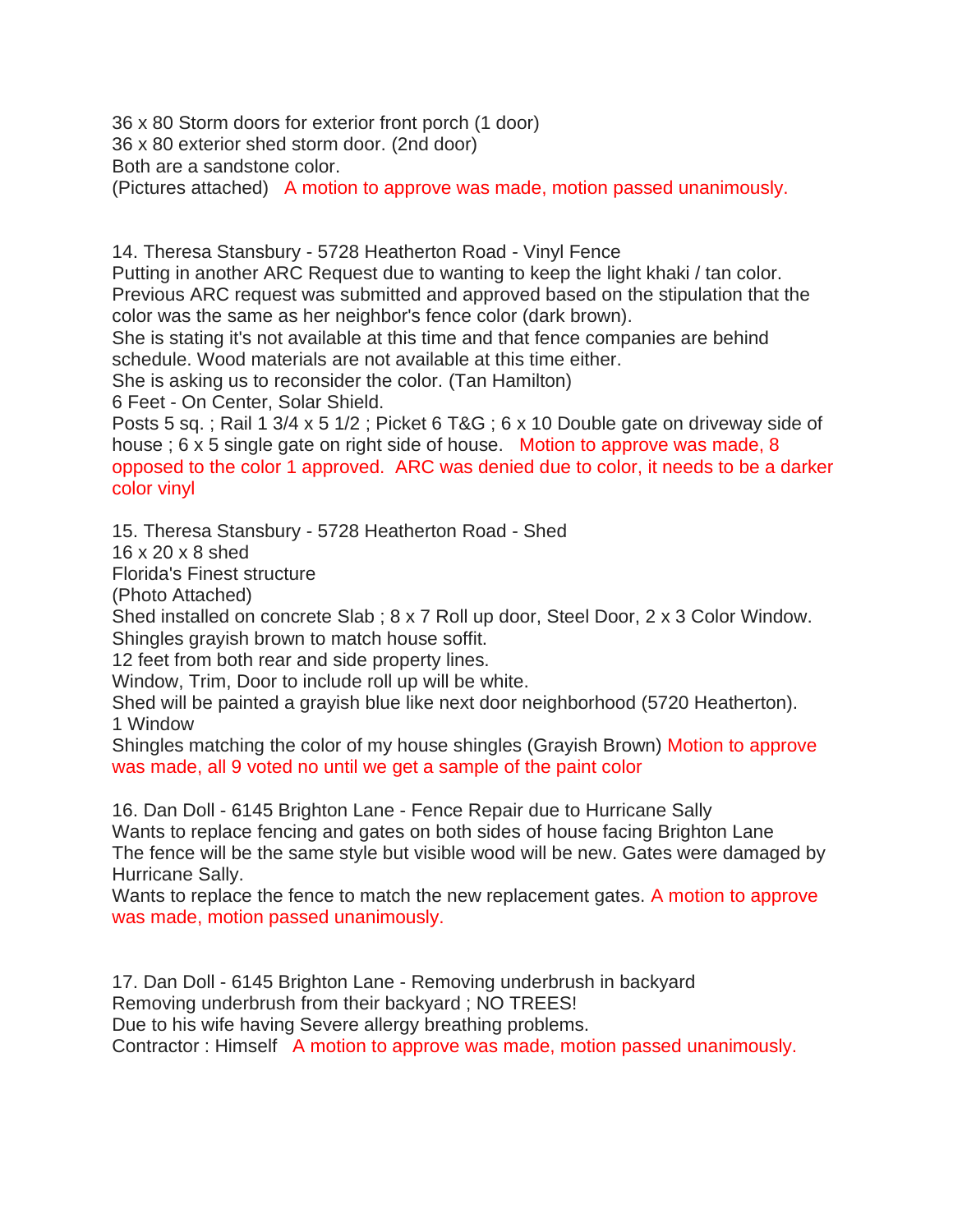18. Alfonso Robinson - 6134 Broadfield CT - Fence Staining Wants to stain his fence "Pecan Ready Seal" color. Contractor - Himself. A motion to approve was made, motion passed unanimously.

19. Nick Ahlen - 9088 Iron Gate Blvd - New Roof

Contractor - Ridgeline Construction

Weathered Wood (Color)

Waterproof underlayment, Water resistant underlayment, starter shingle, shingles, hip and ridge caps, ventilation.

9 Rolls of Owens Corning self adhering starter roll around the perimeter of the roof Install 133 bundles of Architectural Owens Corning Duration Shingles

Install 9 bundles of Owens Corning ProEdge Hip and Ridge Shingles on all hip and ridges.

Sealing all plumbing vent pipes with new shingle color (Weathered Wood). (Bullet Boots) 35 year warranty. A motion to approve was made, motion passed unanimously.

20. Darren Penton - 6137 Brighton Lane - Replace Fence

Wants to replace the fence at the end of the drive way.

The gates will not open or close properly.

He also needs to move the fence back 2 feet so that Milton Gas can set the gas meter. The new meter is right where the fence is in now. A motion to approve was made, motion passed unanimously.

21. Darren Penton - 6137 Brighton Lane - Solar Tubes Mr. Penton would like to install 3 Solar Tubes for more natural lighting in his home. One would be located on East side of his house One on the south side of his house One on west side of the roof. Installation only takes 1 day to complete. No VOTE taken just need location

22. Darren Penton - 6137 Brighton Lane - Solar Tubes (DUPLICATE)

23. Keith Barrows - 6073 Grey Moss Lane - Trim Limbs near house Wants to trim limbs (dead) and trim limbs that are laying / near the house. A motion to approve was made, motion passed unanimously.

24. Laurel Myers - 5688 Heatherton Road - Trellis Wants to place a Trellis in front of the back fence. to use for climbing plants